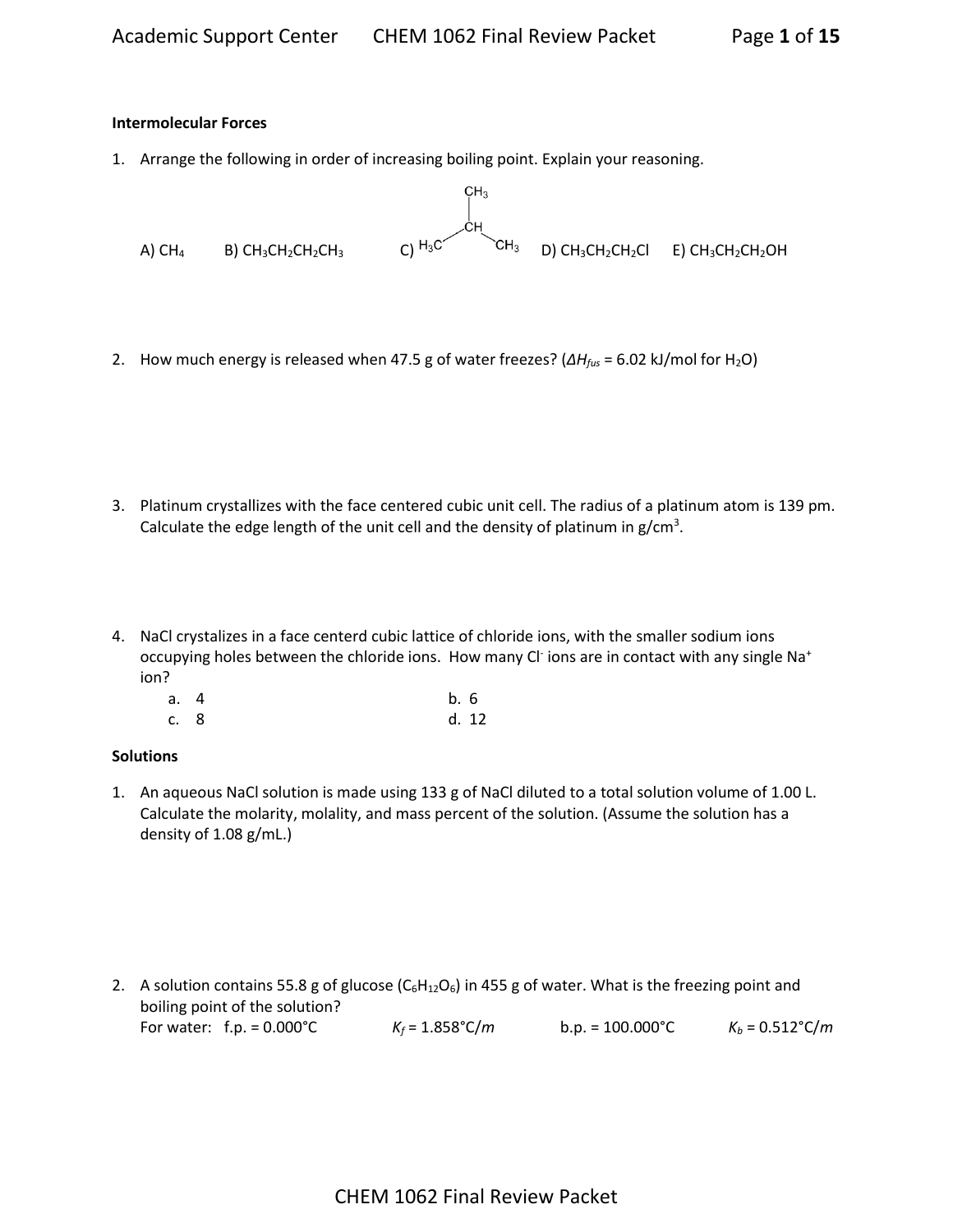#### **Kinetics**

1. For the reaction given below, express the rate of reaction with respect to each of the reactants and products.

$$
2 N_2(g) + 5 O_2(g) \rightarrow 2 N_2O_5(g)
$$

2. Given the following experimental data, find the rate law and the rate constant for the reaction:

$$
NO(g) + NO_2(g) + O_2(g) \rightarrow N_2O_5(g)
$$

| Run | $[NO]_0$          | [NO <sub>2</sub> ] <sub>0</sub> | [O <sub>2</sub> ] <sub>0</sub> | Initial Rate $(M·s-1)$ |
|-----|-------------------|---------------------------------|--------------------------------|------------------------|
|     | 0.10 <sub>M</sub> | 0.10 <sub>M</sub>               | 0.10 <sub>M</sub>              | $2.1 \times 10^{-2}$   |
|     | 0.20 <sub>M</sub> | 0.10 <sub>M</sub>               | 0.10 <sub>M</sub>              | 4.2 x $10^{-2}$        |
| 3   | 0.20 <sub>M</sub> | 0.30 <sub>M</sub>               | 0.10 <sub>M</sub>              | $1.26 \times 10^{-1}$  |
| 4   | 0.10 <sub>M</sub> | 0.10 <sub>M</sub>               | 0.20 <sub>M</sub>              | $2.1 \times 10^{-2}$   |

What is the overall reaction order?

- 3. Indicate the order of reaction for each of the following observations.
	- a. A plot of the concentration of the reactant versus time which yields a straight line.
	- b. Reactions having a half-life that is independent of initial concentration.
	- c. A plot of the reciprocal of the concentration versus time yields a straight line.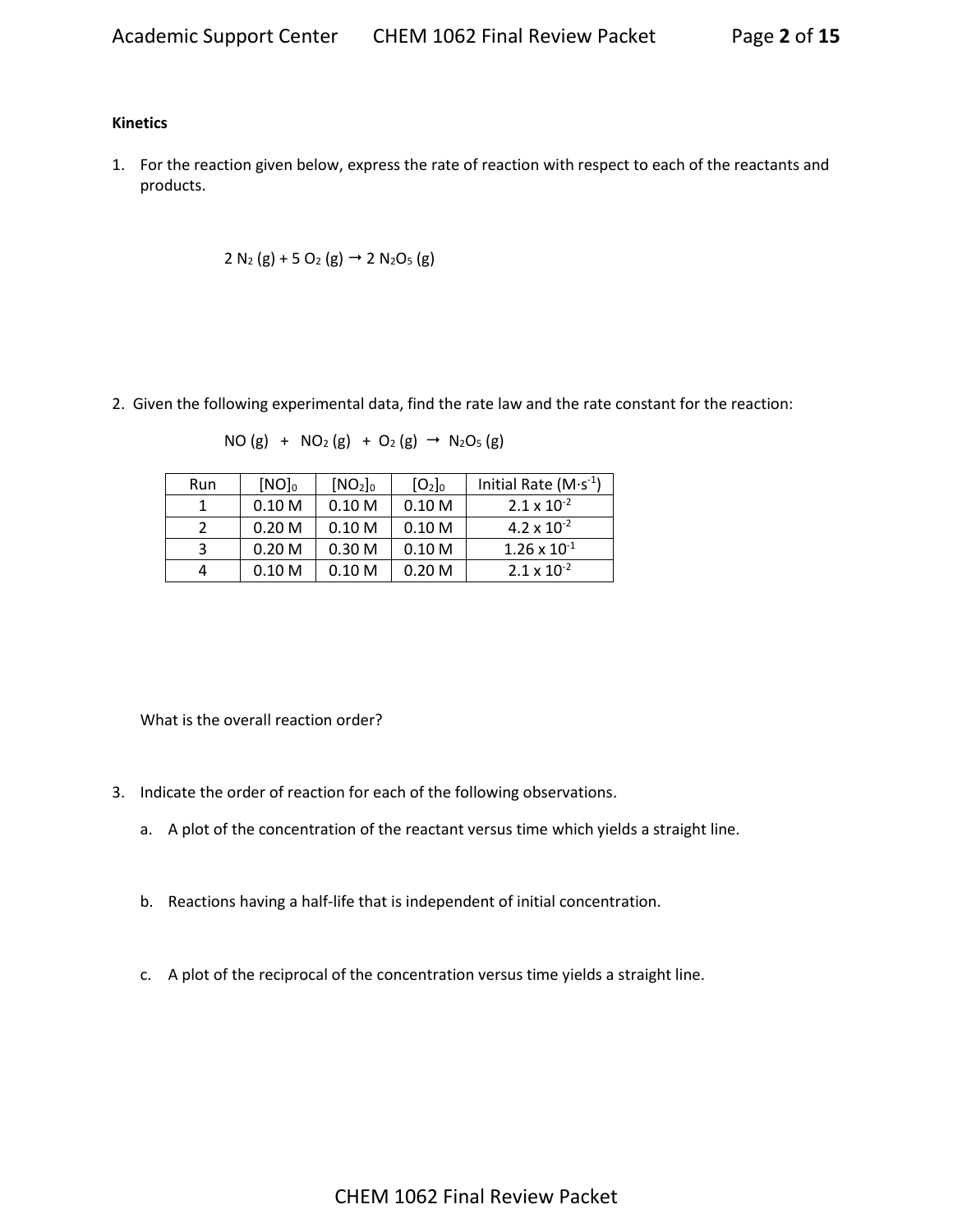4. Consider the following overall reaction which is experimentally observed to be second order in AB and zero order in C.

$$
\mathsf{AB} + \mathsf{C} \to \mathsf{A} + \mathsf{BC}
$$

Determine whether the mechanism below is valid for this reaction

$$
AB + AB \xrightarrow{k_1} AB + A \qquad \text{(slow)}
$$
\n
$$
AB + C \xrightarrow{k_2} AB + BC \qquad \text{(fast)}
$$

5. The rate law for the reaction  $A + b \rightarrow C + D$  is first order in [A] and second order in [B]. If [A] is halved and [B] is doubled, wthe rate of the reaction will

- a. Remain the same. b. Be increased by a factor of 2
- c. Be increased by a factor of 4 d. Be increased by a factor of 8

### **Equilibrium**

1. Consider the following exothermic reaction:

 $C_2H_4(g) + C_2(g) \rightleftarrows C_2H_4Cl_2(g)$ 

If you were a chemist trying to maximize the amount of  $C_2H_4Cl_2$  produced, which of the following might you try? Assume that the reaction mixture reaches equilibrium.

A. Increasing the reaction volume b. Removing  $C_2H_4Cl_2$  from the reaction mixture as it forms.

c. Lowering the reaction temperature  $\frac{d}{dx}$  Adding Cl<sub>2</sub>

2. The reversible reaction

CO  $(q)$  + 2 H<sub>2</sub>  $(q) \rightleftarrows$  CH<sub>3</sub>OH  $(q)$  + heat

is carried out by mixing carbon monoxide and hydrogen gases in a closed vessel under high pressure with a suitable catalyst. After equilibrium established at high temperature and pressure, all three substances are present. If the pressure on the system is lowered, with the temperature held constant, what will be the result?

- a. The amount of  $CH_3OH$  will increase. b. The amount of  $CH_3OH$  will decrease.
- c. The amount of each substance will be unchanged d. The amount of each substance will increase.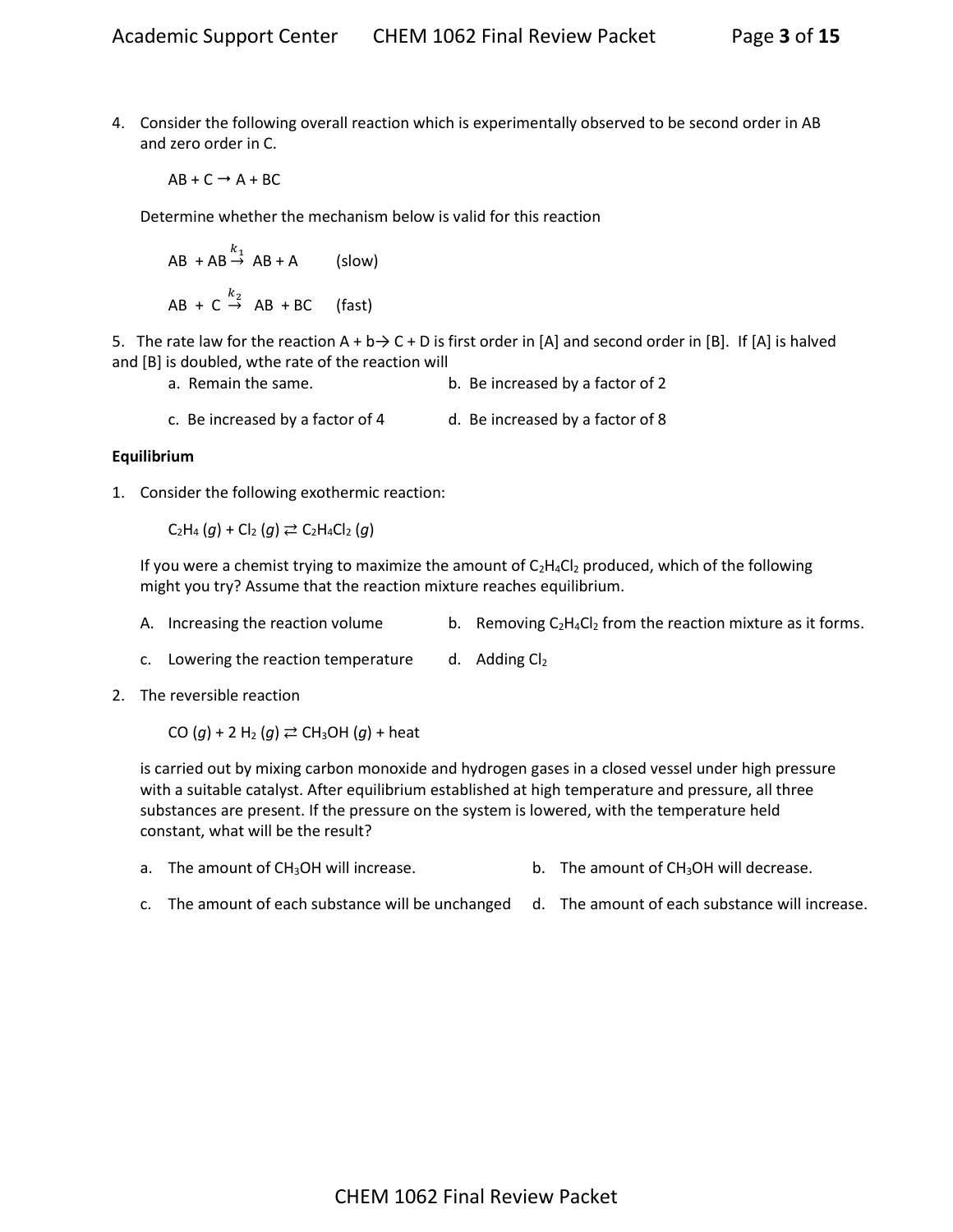3. Carbon monoxide gas reacts with hydrogen gas at elevated temperatures to form methanol according to this equation:

CO  $(g)$  + 2 H<sub>2</sub>  $(g) \rightleftarrows$  CH<sub>3</sub>OH  $(g)$  + heat

When 0.40 mol of CO and 0.30 mol of  $H_2$  are allowed to reach equilibrium in a 1.0 L container, 0.060 mol of CH<sub>3</sub>OH are formed. What is the value of  $K_c$ ?

a. 0.50 b. 0.98 c. 1.7 d. 5.4

### **Acid and Base Chemistry**

1. Classify each acid as strong or weak. If the acid is weak, write an expression for the acid ionization constant (*Ka*)

a. HF b. HCl c. H<sub>2</sub>SO<sub>4</sub> d. H<sub>2</sub>CO<sub>3</sub>

2. Determine the percent of ionization of a 0.225 M solution of benzoic acid (K<sub>a</sub>= 6.5  $\times$  10<sup>-5</sup>)?

- 3. Determine the pH of the following solutions:
	-

a. 0.0195 M KOH b. 0.318 M KC<sub>6</sub>H<sub>5</sub>O (K<sub>a</sub> phenol =  $1.3 \times 10^{-10}$ )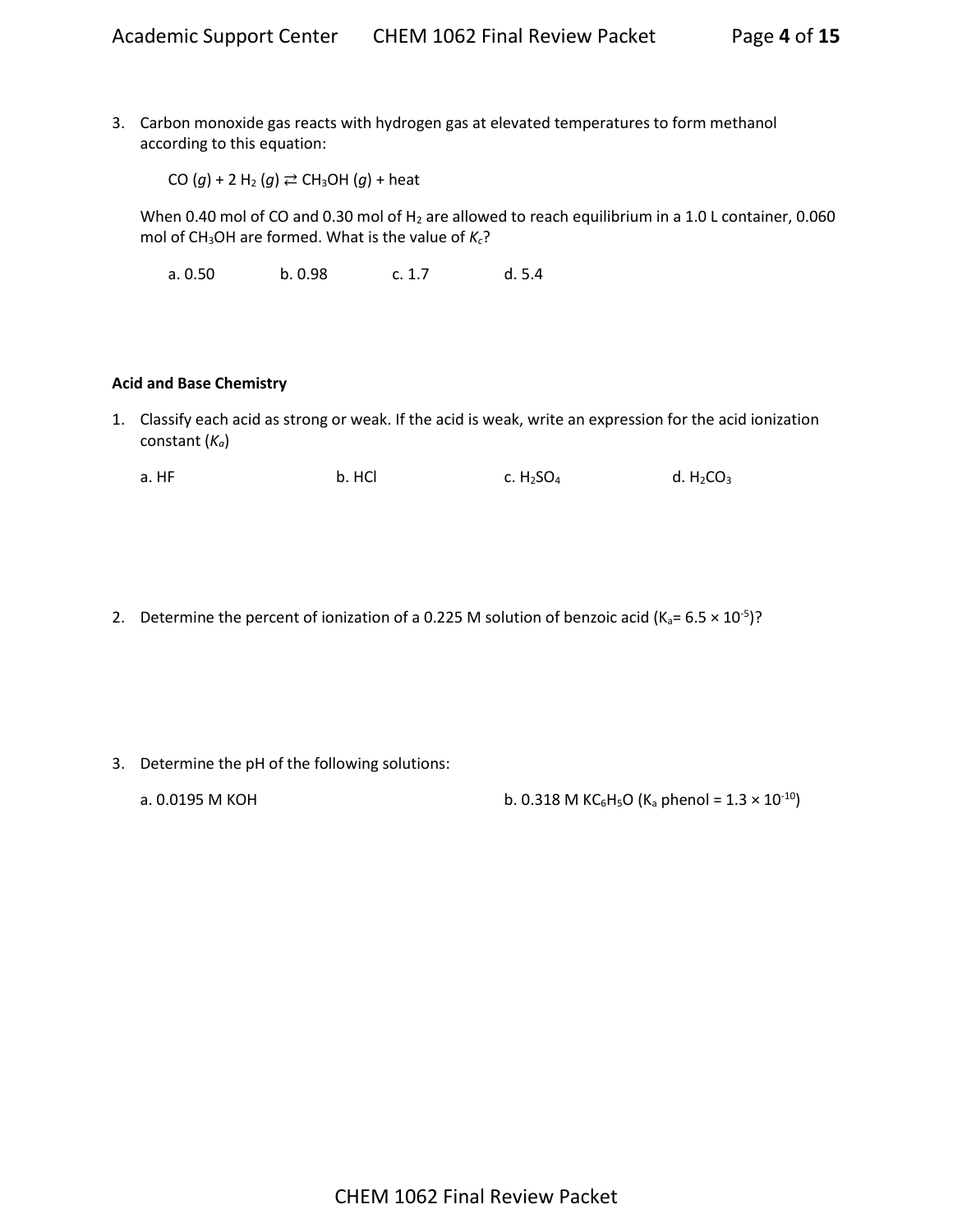# **Aqueous Ionic Equilibrium**

- 1. Consider a titration of a 35.0 mL sample of 0.175 M HBr is titrated with 0.200 M KOH. Determine:
	- a. Initial pH
	- b. equivalence volume

c. pH when 10.0 mL 0.200 M KOH has been added

d. pH at the equivalence point

E. pH at 5.0 mL past the equivalence point

F. Draw a rough graph of what the titration curve expected.

2. If *Qsp* > *Ksp* is the solution saturated, unsaturated, or supersaturated?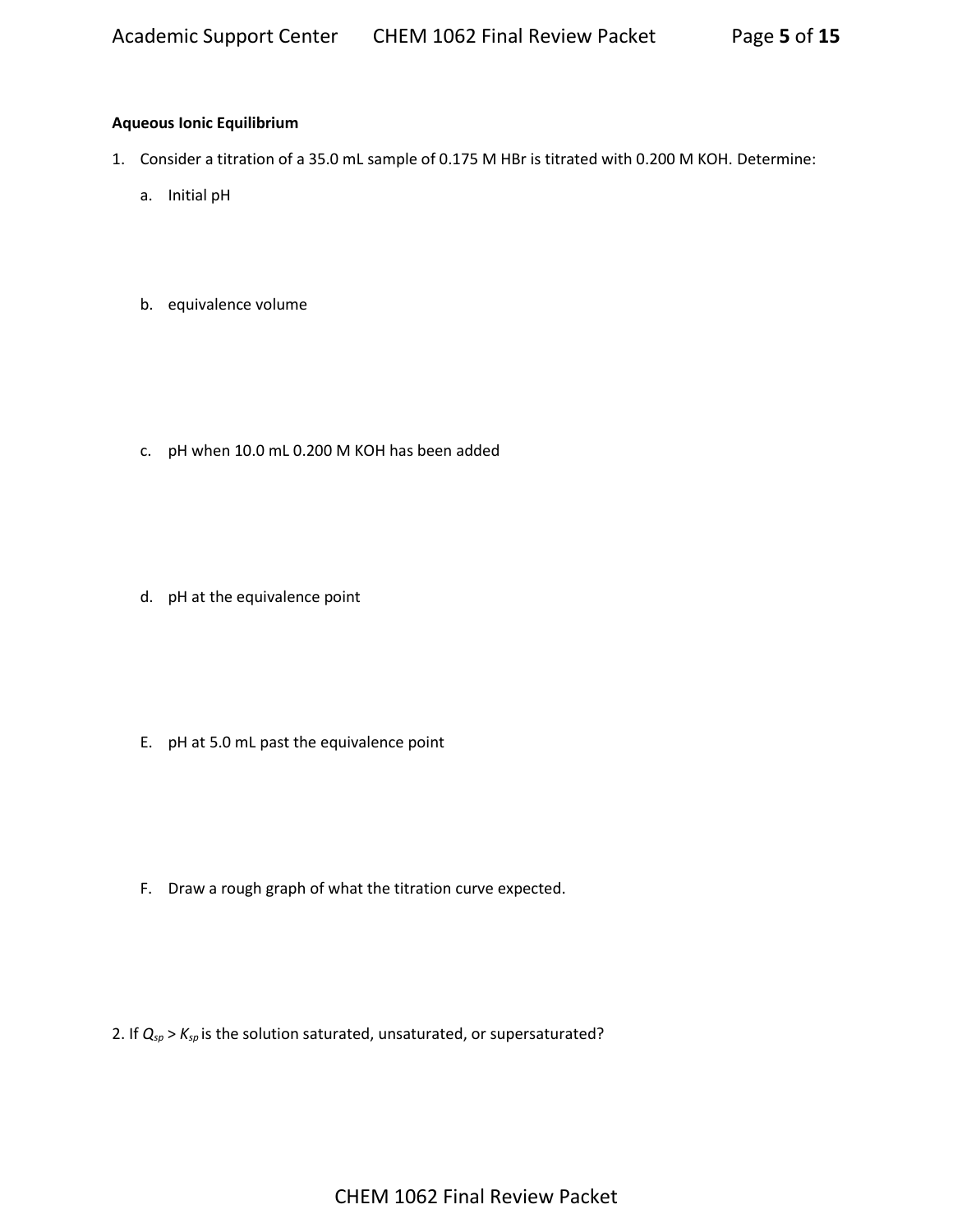### **Free Energy and Thermodynamics**

1. Calculate ∆S°surr at the given temperature for a reaction with the following conditions:

*ΔH<sup>o</sup><sub>rxn</sub>* = -287 kJ; *T* = 298 K

2. Determine the value of ΔH<sub>*rxn*</sub>, ΔS<sub>*rxn*</sub> and ΔG<sub>rxn</sub> at 25°C and the spontaneity. If nonspontaneous, is it possible that a change in temperature will make it spontaneous? If so, should the temperature be raised or lowered to accomplish spontaneity?

| $3 H_2(g) + Fe_2O_3(s) \rightarrow 2 Fe(s) + 3 H_2O(g)$ |                  |                     |             |                   |  |
|---------------------------------------------------------|------------------|---------------------|-------------|-------------------|--|
| $\Delta H_f^0$ (kJ/mol):                                | $H_2(g)$ : 0     | $Fe2O3$ (s): -824.2 | Fe(s): 0,   | $H2O$ (g): -241.8 |  |
| $\Delta S^0$ (J/mol·K):                                 | $H_2$ (g): 130.7 | $Fe2O3$ (s): 87.4   | Fe(s): 27.3 | $H2O$ (g): 188.8  |  |

3. Find the equilibrium constant for the following reaction at  $25^{\circ}$ C:

 $2 H_2S(q)$   $\leq 2 H_2(q) + S_2(q)$ 

A. *ΔGrxn o* = -33.4 kJ/mol b. *ΔGrxn o* = 0.0 kJ/mol c. *ΔGrxn o* = 79.7 kJ/mol

**Electrochemistry**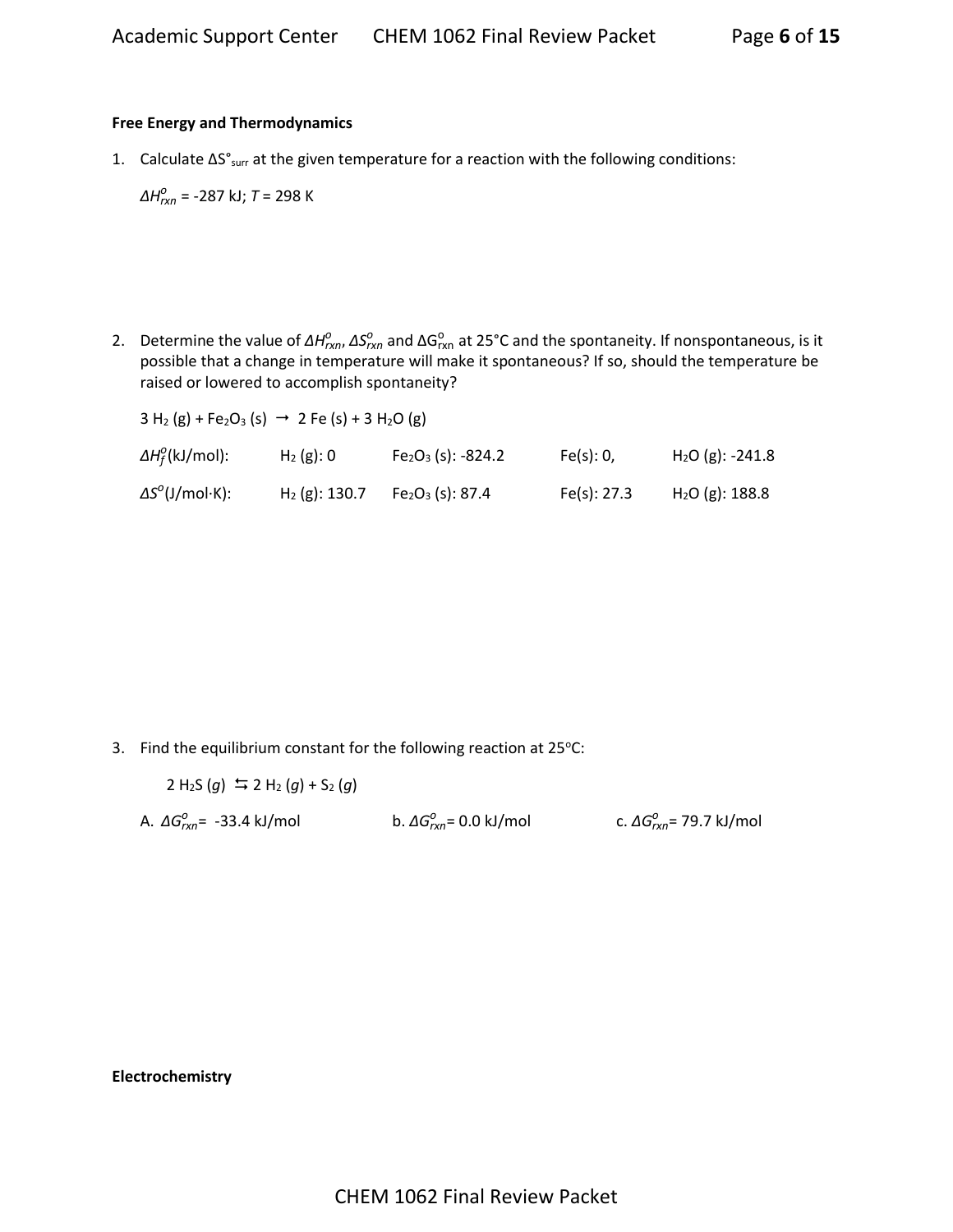1. Balance the following redox reaction in acidic solution:

 $\text{BrO}_3$ <sup>-</sup> (*aq*) + N<sub>2</sub>H<sub>4</sub> (*g*)  $\rightarrow$  Br<sup>-</sup> (*aq*) + N<sub>2</sub> (*g*)

2. Sketch the cell for the following reaction:

 $Cr(s) + Fe^{3+}(aq) \rightarrow Fe^{2+}(aq) + Cr^{3+}(aq)$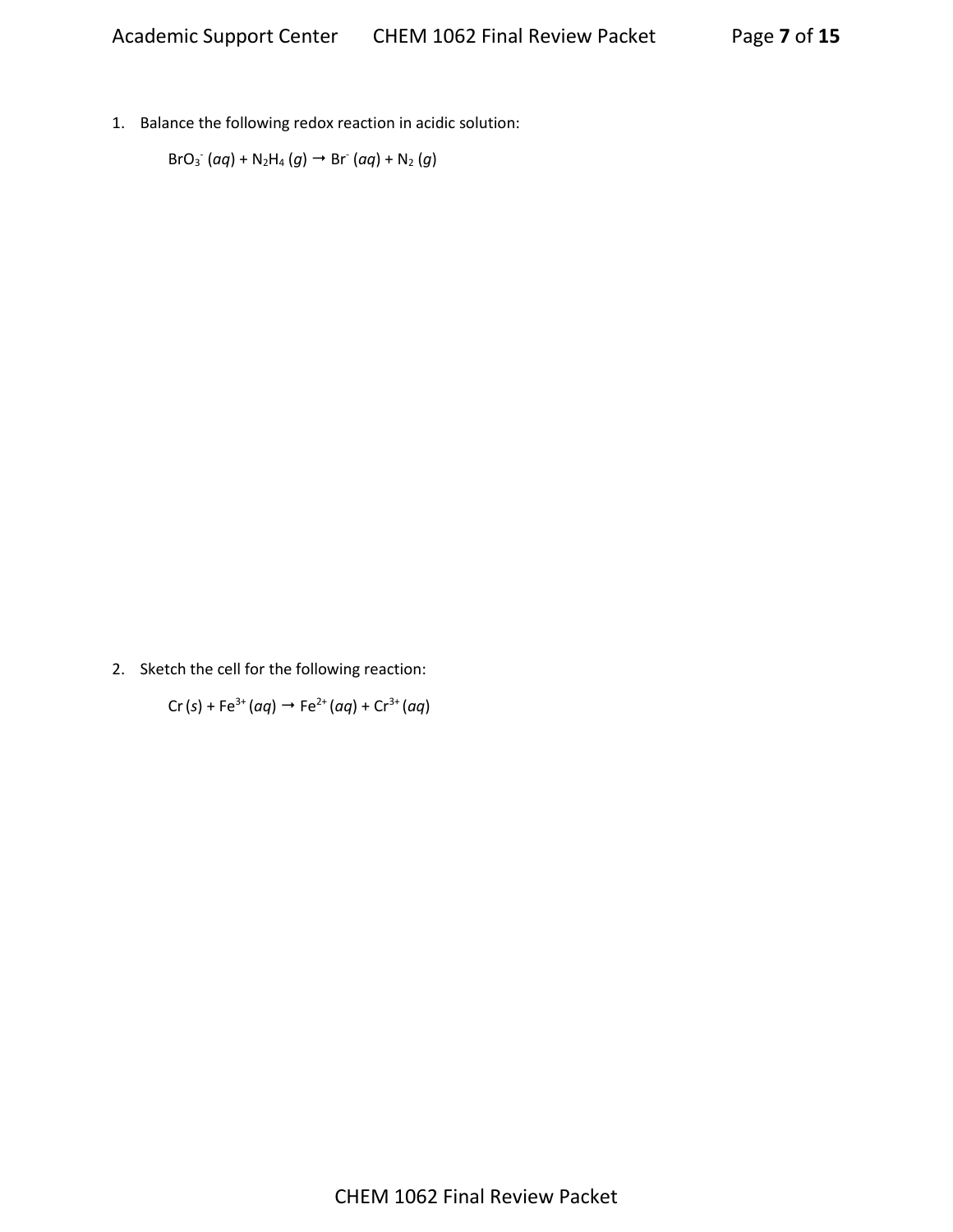3. Express the following reaction in cell notation:

$$
2 \text{ Ag}^+(aq) + Pb \text{ (s)} \rightarrow 2 \text{ Ag(s)} + Pb^{2+}(aq)
$$

4. Balance the following reaction in basic solution:

 $\text{Al}(s) + \text{MnO}_4$ <sup>-</sup>(*aq*)  $\rightarrow \text{MnO}_2$  (*s*) +  $\text{Al}(\text{OH})_4$ <sup>-</sup>(*aq*)

5. Calculate  $E_{cell}^o$  for the following redox reaction and determine spontaneity.

2 Cu (*s*) + Mn2+(*aq*) → 2 Cu<sup>+</sup> (*aq*) + Mn (*s*)

6. Which of the following metal cations is the best oxidizing agent? Why?

Pb<sup>2+</sup>, Cr<sup>3+</sup>, Fe<sup>2+</sup>, Sn<sup>2+</sup>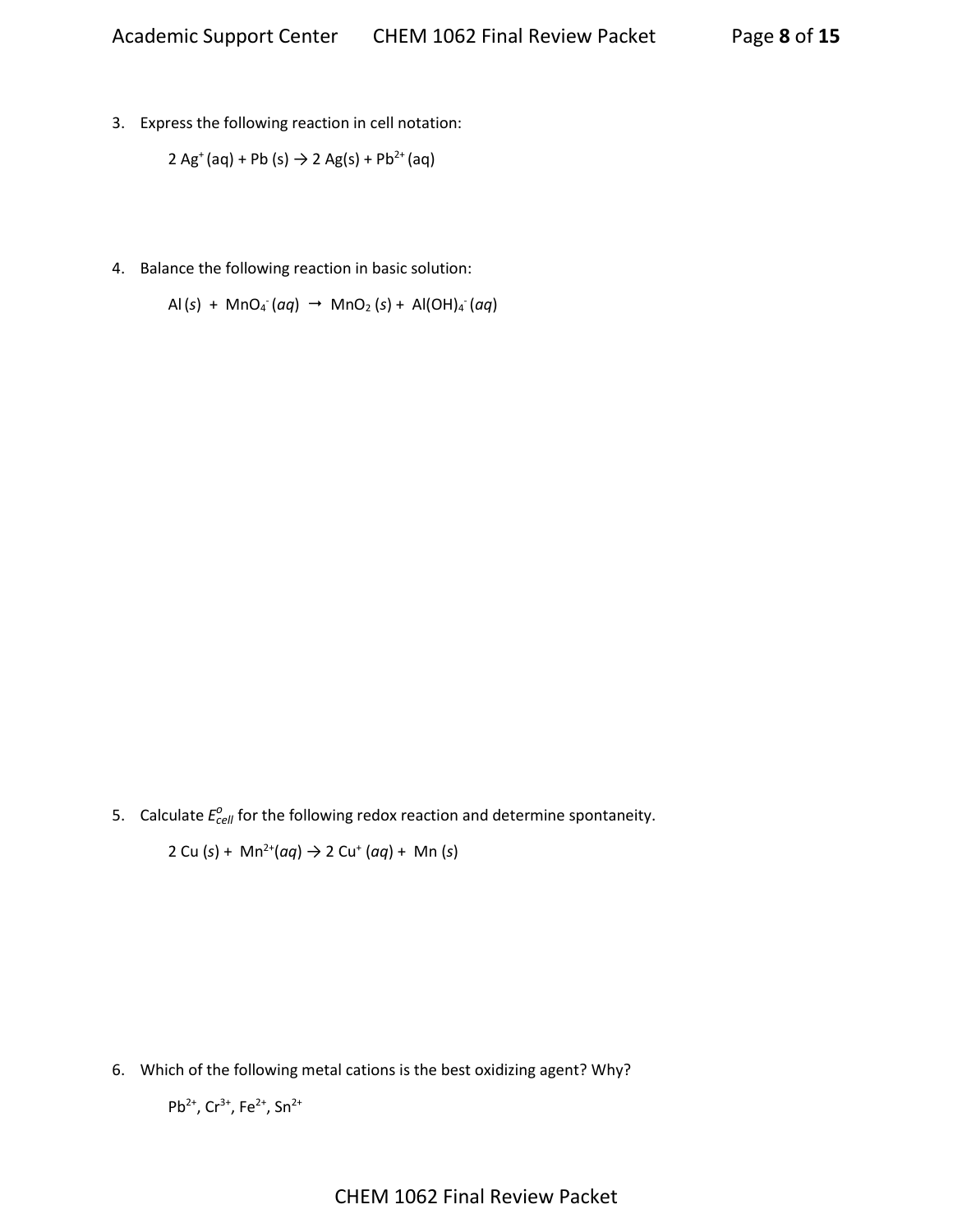### **Nuclear Chemistry**

1. One of the nuclides in spent nuclear fuel is U-235, an alpha emitter with a half-life of 703 million years. How long would it take for the amount of U-235 to reach one-eighth of its initial mass? What is the order of this process?

2. Write a nuclear equation for the fusion of two H-2 atoms to form He-3 and one neutron.

3. If 1.0 g of matter were converted to energy, how much energy would be formed?

#### **Answer Key:**

### **Intermolecular forces**

- 1. A<C<B<D<E. Boiling point increases with increasing intermolecular forces. The molecules increase in their intermolecular forces as follows: A - dispersion forces; forces (broader electron cloud); C dispersion forces over a condensed area. B - stronger dispersion D - dispersion forces and dipoledipole interactions; E - dispersion forces, dipole-dipole interactions, and hydrogen bonding.
- 2.15.9 kJ

47.5 H<sub>2</sub>O×
$$
\frac{1 \text{ mol H}_2\text{O}}{18.016 \text{ g H}_2\text{O}} \times \frac{6.02 \text{ kJ}}{1 \text{ mol H}_2\text{O}} = 15.9 \text{ kJ}
$$

# 3. *l*=393 pm, *d*=21.3 g/cm<sup>3</sup>

$$
l = 2\sqrt{2} \cdot r = 139 \times 10^{-12} \cdot 2\sqrt{2} = 393 \text{ pm}
$$

$$
V = l^3 = \left(\frac{393 \cdot 10^{-12}}{10^{-2}}\right)^3 = 6.0698 \cdot 10^{-23} \text{cm}^3
$$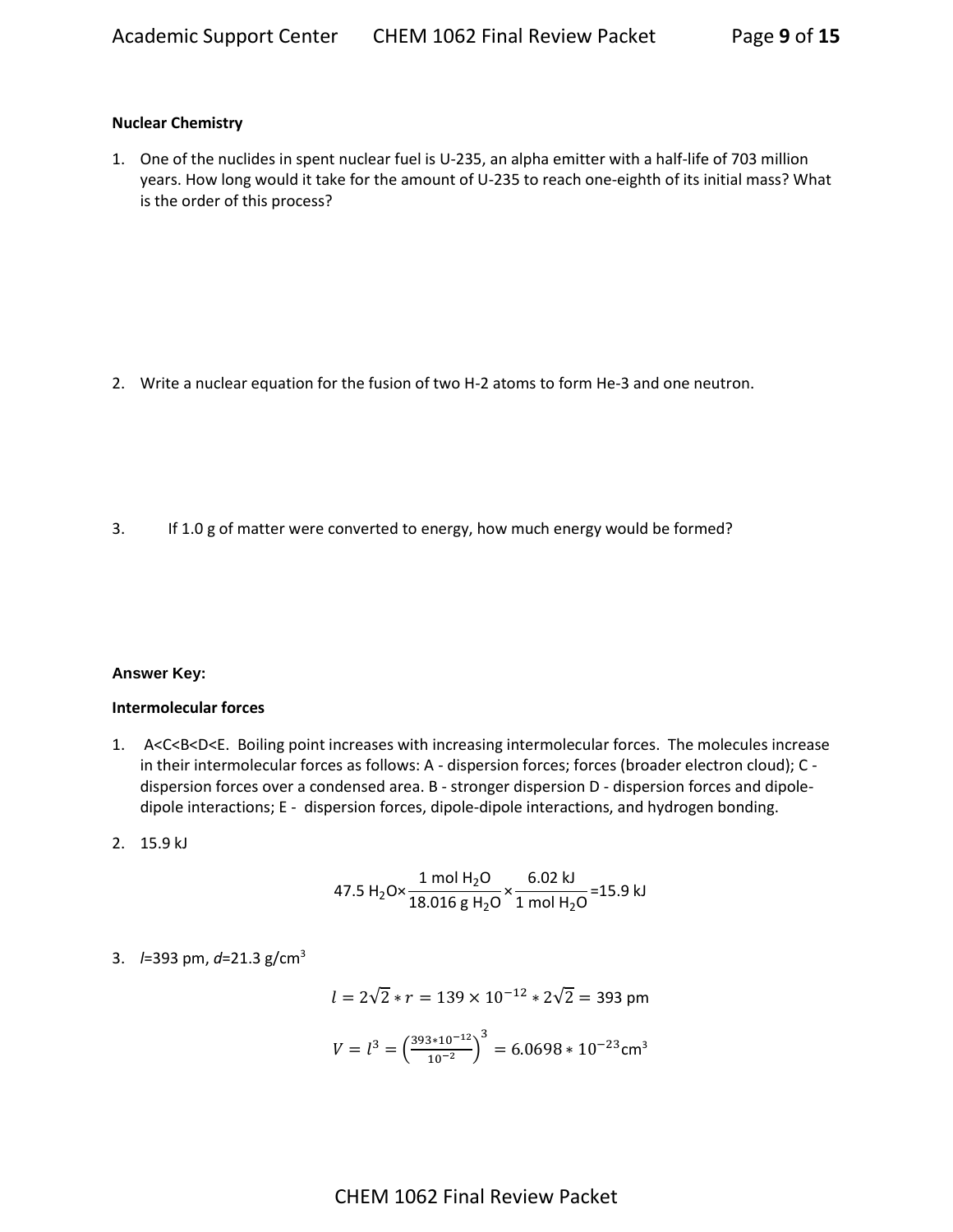mass of unit cell = 
$$
\frac{195.08 \text{ g}}{6.022*10^{23} \text{ atoms}} = \frac{3.239*10^{22} \text{ g}}{\text{atom}} \times \frac{4 \text{ atoms}}{1 \text{ cell}} = 1.296*10^{21} \text{g}
$$
  
Density = 
$$
\frac{\text{mass}}{\text{Volume}} = \frac{1.296*10^{21}}{6.0698*10^{23}} = 23.3 \frac{\text{g}}{\text{cm}^3}
$$

4. b.

#### **Solutions**

1. moles NaCl = 133g NaCl / 58.44 g/mol = 2.28 mol

 $M = mol/L$  2.28 mol/ 1 L = 2.28M,

- *m* = mol solute / kg solvent = 2.28 / (1.080 kg -.133 kg) = 2.41 *m*,
- *%* mass = g solute/grams solution \* 100% = .133/1.08 \* 100% = 12.3% by mass
- 2. molar mass = 55.8/180.156 g/mol = 0.3097

0.3097/0.455 = 0.6807 *molal*  $\Delta T = m \times K_f = .6807 * 1.86$  $\Delta T = m \times K_b = .6807 * 0.512$ f.p. =  $-1.27$  °C, b.p. = 100.349 °C

#### **Kinetics**

1. 2  $N_2$  (g) + 5 O<sub>2</sub> (g)  $\rightarrow$  2 N<sub>2</sub>O<sub>5</sub> (g)

Rate = 
$$
-\frac{1}{2} \frac{\Delta[N_2]}{\Delta t} = -\frac{1}{5} \frac{\Delta[O_2]}{\Delta t} = +\frac{1}{2} \frac{\Delta[N_2O_5]}{\Delta t}
$$

2. Rate = $k \text{[NO][NO}_2\text{]}$ 

$$
\frac{Rate}{[NO][NO_2]} = k = 2.1 m^{-1} \cdot s^{-1}
$$

2<sup>nd</sup> order reaction.

- 3. a. zero order b. first order c. second order
- 4. Yes it's valid
- 5. b.

#### **Equilibrium**

- 1. B, C, d.
- 2. b.
- 3.  $0.060/(0.4*0.3^2) = 1.66666$  ~ 1.7 C.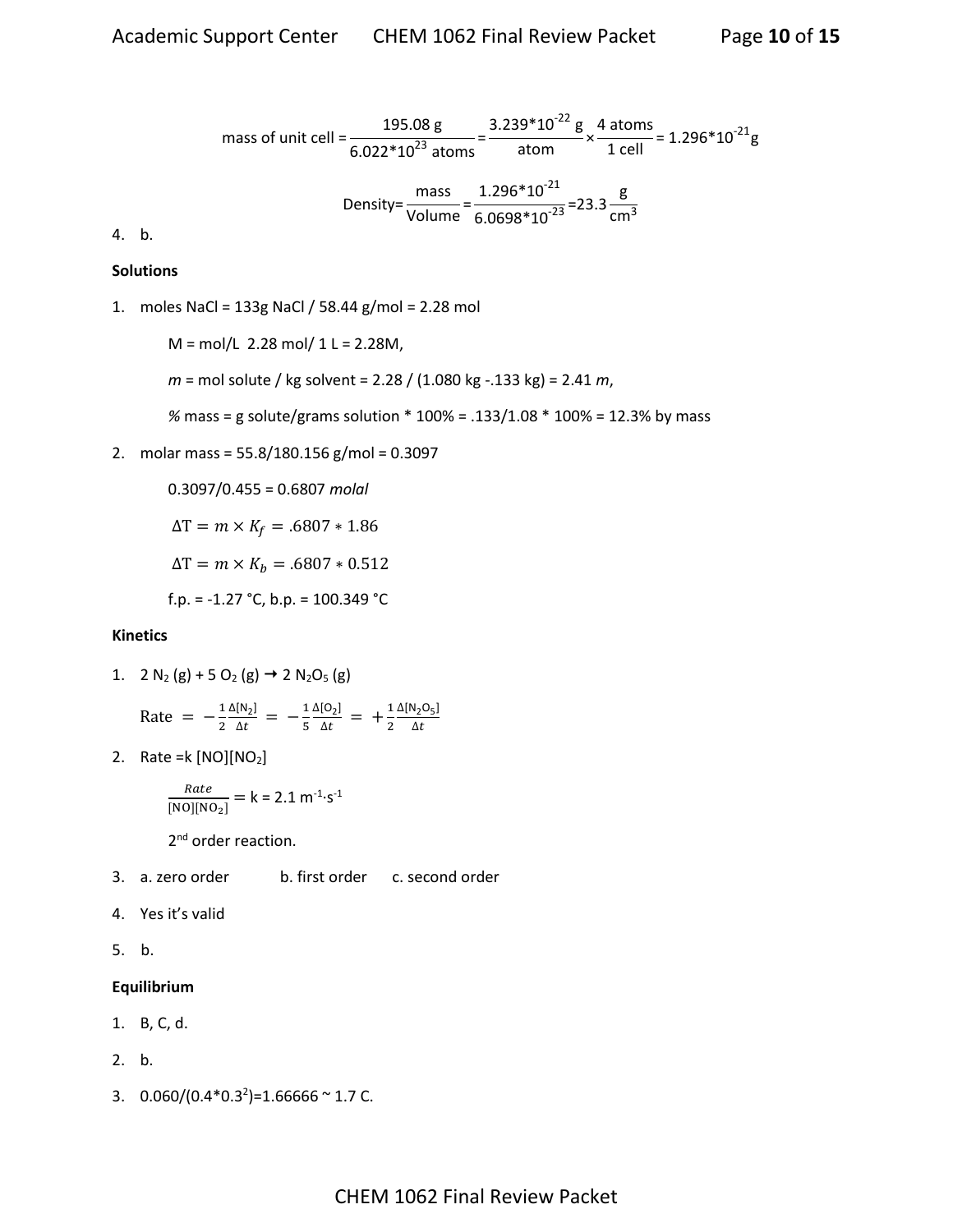# **Acid and Base Chemistry**

- 1. Classify each acid as strong or weak. If the acid is weak, write an expression for the acid ionization constant  $(K_a)$ . If  $K_a$  is available, it is a weak acid.
	- a. HF: weak acid

$$
HF (aq) + H2O (l) \rightarrow H3O+ (aq) + F- (aq)
$$
  

$$
Ka = \frac{[H3O+][F-]}{[HF]}
$$

- b. HCl: strong acid
- c. H2SO4: strong acid
- d.  $H_2CO_3$ :  $H_2CO_3$  (aq) +  $H_2O$  (l)  $\rightarrow$   $H_3O^+$  (aq) + HCO<sub>3</sub><sup>-</sup> (aq)  $K_a = \frac{[H3O+][HCO_3^-]}{[H3CO_3^-]}$  $[{\tt H2CO_3}$  ]
- 2. Find the % ionization of a 0.225 M benzoic acid solution.

| H <sub>2</sub> O | $C_6H_5CO_2H$ | $H_3O^+$   | $C_6H_5CO_2^-$ |
|------------------|---------------|------------|----------------|
|                  | 0.225M        |            |                |
| ∼                | -х            | $+x$       | $+x$           |
|                  | $0.225-x$     | $\sqrt{ }$ |                |

 $K_a = \frac{[H3O+][HSO3-]}{[H3SO3]}$  $\frac{[N+1][HSO3-]}{[H2SO3]} = \frac{[X^2]}{[0.225-]}$  $\frac{[x^2]}{[0.225-x]} = 6.5 \times 10^{-5}$ Assume x is small. x= .00382 Get percent ionization. % ionization =  $\frac{concentration\ of\ ionized\ acid}{initial\ concentration\ of\ acid} \times 100\% = \frac{0.00383}{0.225}$  $\frac{0.00363}{0.225} \times 100\% = 1.70\%$ 

3. a.  $pH = -\log(H_3O^+) = -\log(0.0195) = 12.29$ 

b. Get 
$$
K_b = \frac{K_w}{K_a} = \frac{1 \times 10^{-14}}{1.3 \times 10^{-10}} = 7.7 \times 10^{-5}
$$
. Ice table to get  $x = 4.95 \times 10^{-3}$ . pOH = -log (x) = 2.31.

$$
pH = 14 - pOH = 14 - 2.31 = 11.69
$$

# **Aqueous Ionic Equilibrium**

1. a. HBr is a strong acid, disassociates completely.  $pH = -log [H_3O^+]$ 

$$
pH = -\log 0.175 = 0.757
$$

b. Volume for equivalence:

35.0 mL HBr >> 0.035 L and .175 M HBr \* .0350 L = 0.006125 mol HBr

Need mol acid to = mol base

0.006125 mol KOH / 0.2M KOH = 0.030625 L KOH \* 1000 = 30.6 mL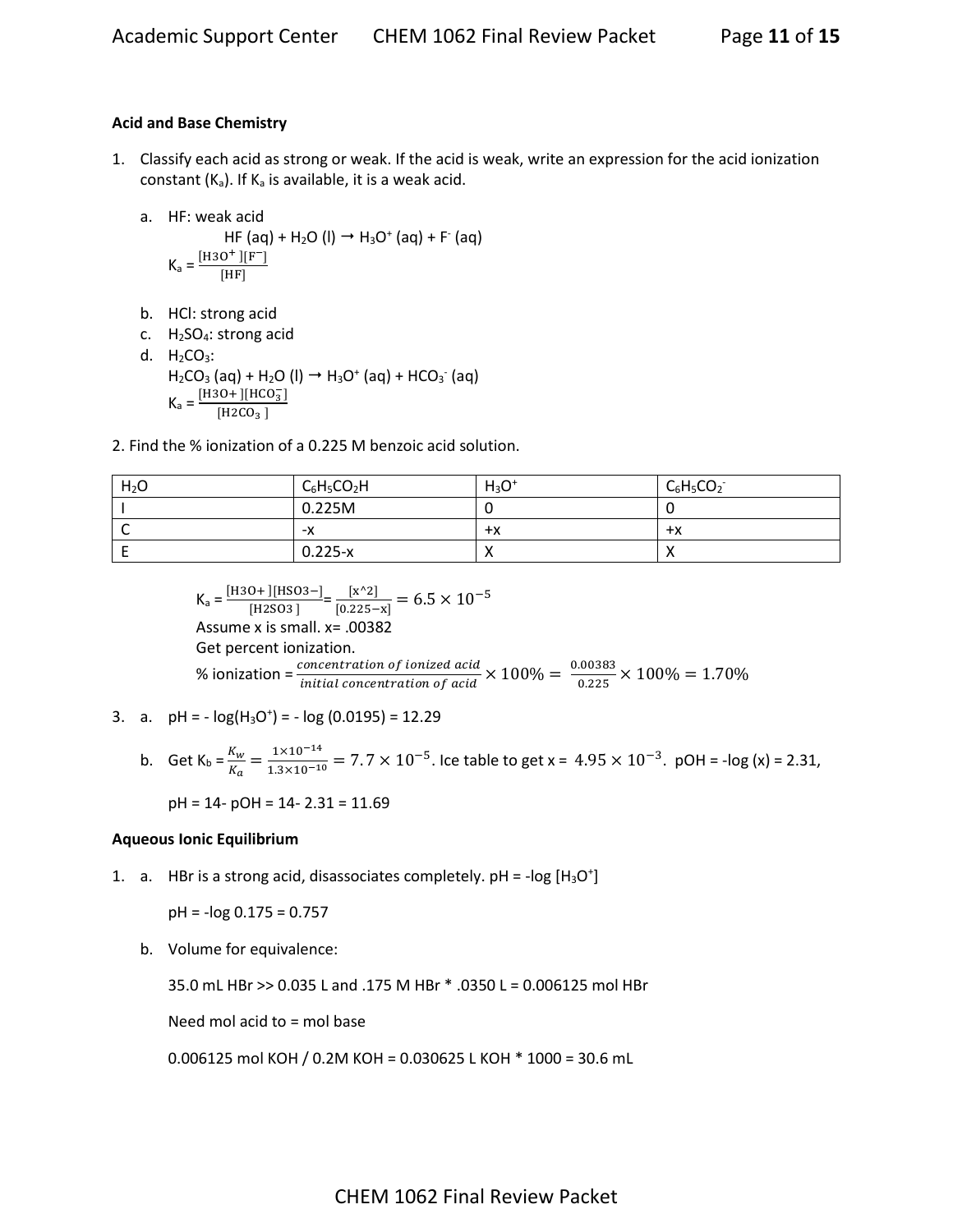c. pH after 10 mL base added:

get moles base: 0.01 L \* .2 = .0002 mol KOH

0.006125 mol HBr - .0002 mol KOH = 0.004125 mol HBr left

Need new molarity. 0.004125 / .045 L = .0916667 M

H & H equation: pH =  $log \frac{[base \ added]}{[remaining \ acid]}$ 

 $pH = -log .0916667 = 1.038$ 

d. pH @ equivalence point:

since strong acid/base titration pH = 7

E. pH 5 mL past equivalence point:

all of the acid has been made into water by the base.

.2 M \* 0.005 L = 0.0010 moles base.

Molarity = .00010 moles / .0706L = .14164 M

 $[\mathsf{H}_3\mathsf{O}^*]$ = K<sub>w</sub>/[OH<sup>-</sup>]= 1\*10<sup>-14</sup>/.14164 = 8.69565 \*10<sup>-14</sup>

 $pH = -log(8.69565 * 10^{-14}) = 13.06$ 

- F. pH vs. volume graph will be nearly linear and then have a sharp upward slope near equivalence volume. Equivalence pH = 7. The graph will start low at a low pH and end at a high pH.
- 2. The solution is supersaturated. Solid will begin to precipitate out of solution when  $Q > K_{sp}$  or a seed crystal could cause a precipitate to form if the supersaturated solution was heated to allow increased solubility.

# **Free Energy and Thermodynamics**

Spontaneity:

| ΔΗ | ΔS | High Temp      | Low Temp       |
|----|----|----------------|----------------|
|    |    | spontaneous    | Spontaneous    |
|    |    | nonspontaneous | nonspontaneous |
|    |    | nonspontaneous | Spontaneous    |
|    |    | spontaneous    | nonspontaneous |

Mathematically:

 $\Delta G_f^o = \Delta H_f^o - T \Delta S_f^o$ 

If ΔH is negative and you are subtracting a positive number, the result must be negative (spontaneous).

If ΔH is positive and you are subtracting a negative number (+# - -#), the result must be positive (nonspontaneous).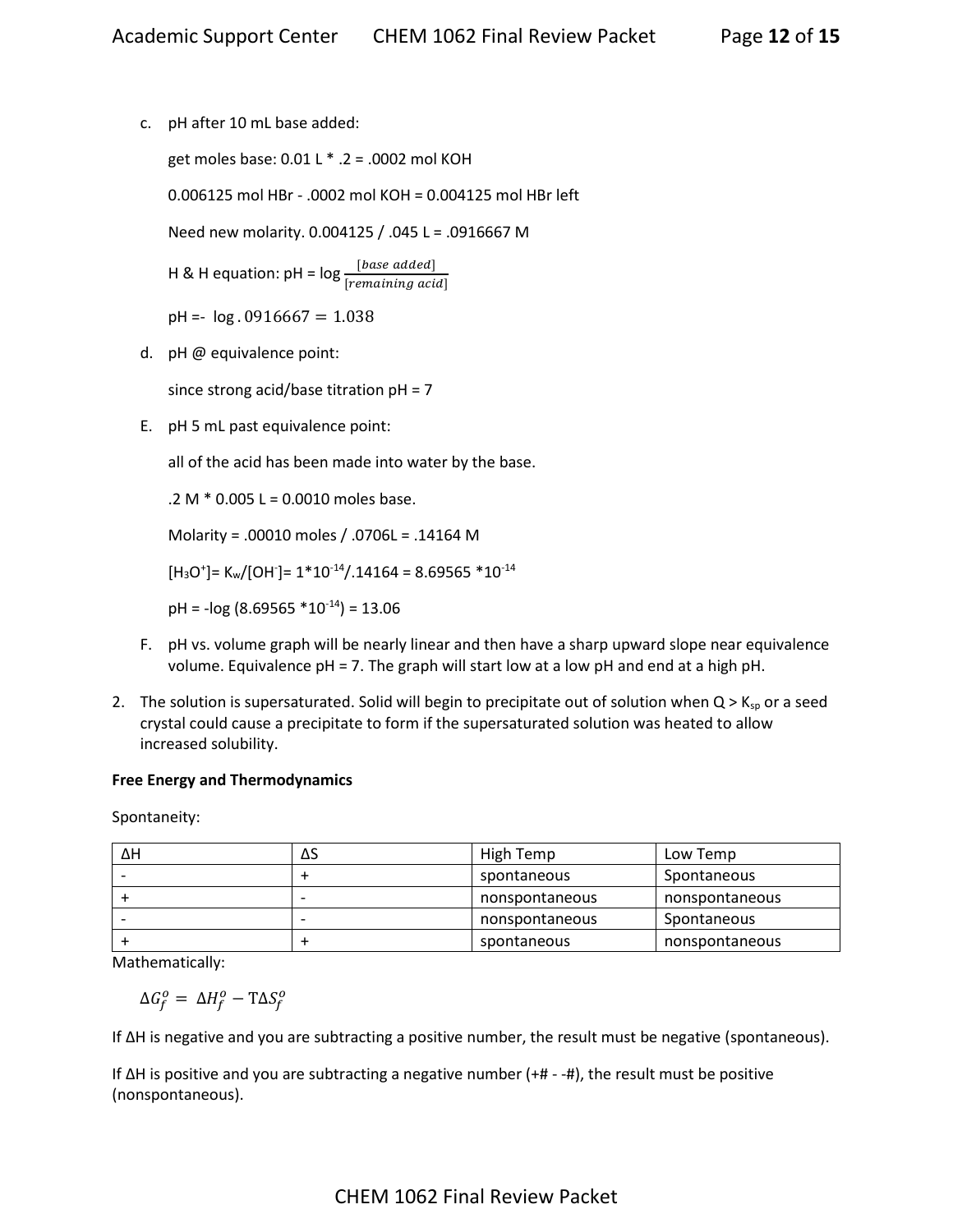1. 
$$
\Delta S_{surr}^o = \frac{-\Delta H_{sys}^o}{T} = \Delta S_{surr}^o = \frac{-287000}{298} = 963 \frac{I}{K}
$$

2.  $\Delta H_{rxn}^o = \sum n_p \times \Delta H_f^o (products) - \sum n_r \times \Delta H_f^o (reactants)$ 

$$
\Delta H_{rxn}^o = +98.8 \text{ kJ}
$$
\n
$$
\Delta S_{rxn}^o = \sum n_p \times \Delta S_f^o \text{ (products)} - \sum n_r \times \Delta S_f^o \text{ (reactants)}
$$
\n
$$
\Delta S_{rxn}^o = +141.5 \text{ J/K} \qquad \qquad \text{T} = 25^{\circ} \text{C} + 273.15 = 298 \text{ K}
$$

Δ $G^o$  = Δ $H^o_{rxn}$ -T Δ $S^o_{rxn}$   $\;\;\;\;$  Δ $G^o$  = 98800 J - (298 K) (141.5 $\frac{J}{K}$ ) = +56.6 kJ. Reaction is non-spontaneous. The reaction can be made spontaneous by increasing the temperature.

$$
\Delta G_{rxn}^o = \sum n_p \times \Delta G_f^o
$$
(products) -  $\sum n_r \times \Delta G_f^o$  (reactants)  

$$
\Delta G_{rxn}^o = [2(0.0) + 1(79.7)] - [2(-33.4)] = +146.5 \text{ kJ}
$$

3. 
$$
\Delta G_{rxn}^o = -RT \ln K
$$
 \n3.  $K_{eq} = e^{\frac{-\Delta G_{rxn}^o}{RT}} = e^{\frac{-33400 \text{ J}}{(8.314 \text{K} \cdot \text{mol})(298 \text{K})}} = 7.16 \times 10^5$ 

b. 
$$
K_{eq} = e^{\frac{-\Delta G_{rxn}^0}{RT}} = e^{\frac{0}{(8.314 \frac{J}{K \cdot mol})(298K)}} = 1
$$
 c.  $K_{eq} = e^{\frac{-\Delta G_{rxn}^0}{RT}} = e^{\frac{79700}{(8.314 \frac{J}{K \cdot mol})(298K)}} = 1.07 \times 10^{-14}$ 

#### **Electrochemistry**

1.  $BrO_3^- (aq) + N_2H_4 (g) \rightarrow Br^-(aq) + N_2 (g)$ 

#### **½ RXNS:**

$$
BrO_3^-(aq) \rightarrow Br^-(aq)
$$

$$
N_2H_4(g) \rightarrow N_2(g)
$$

# **Balance O's, Add H2O:**

 $BrO<sub>3</sub>$  (aq)  $\rightarrow$  Br  $\bar{ }$  (aq) + 3 H<sub>2</sub>O (l)

# **Balance H w/H<sup>+</sup> :**

 $6H^+$  (aq) + BrO<sub>3</sub> (aq)  $\rightarrow$  Br  $^-(aq)$  + 3 H<sub>2</sub>O (l)

$$
N_2H_4(g) \to N_2(g) + 4 H^+(aq)
$$

# **Add electrons:**

$$
6H^+(aq) + BrO_3
$$
 (aq) + 6 e  $\rightarrow$  Br (aq) + 3 H<sub>2</sub>O (l)

 $N_2H_4(g) \to N_2(g) + 4 H^+(aq) + 4 e^{-}$ 

# **Equalize electrons:**

 $12H^{+}$  (aq) +  $2BrO_3$  (aq) +  $12 e \rightarrow 2Br^{-}$  (aq) + 6 H<sub>2</sub>O (l)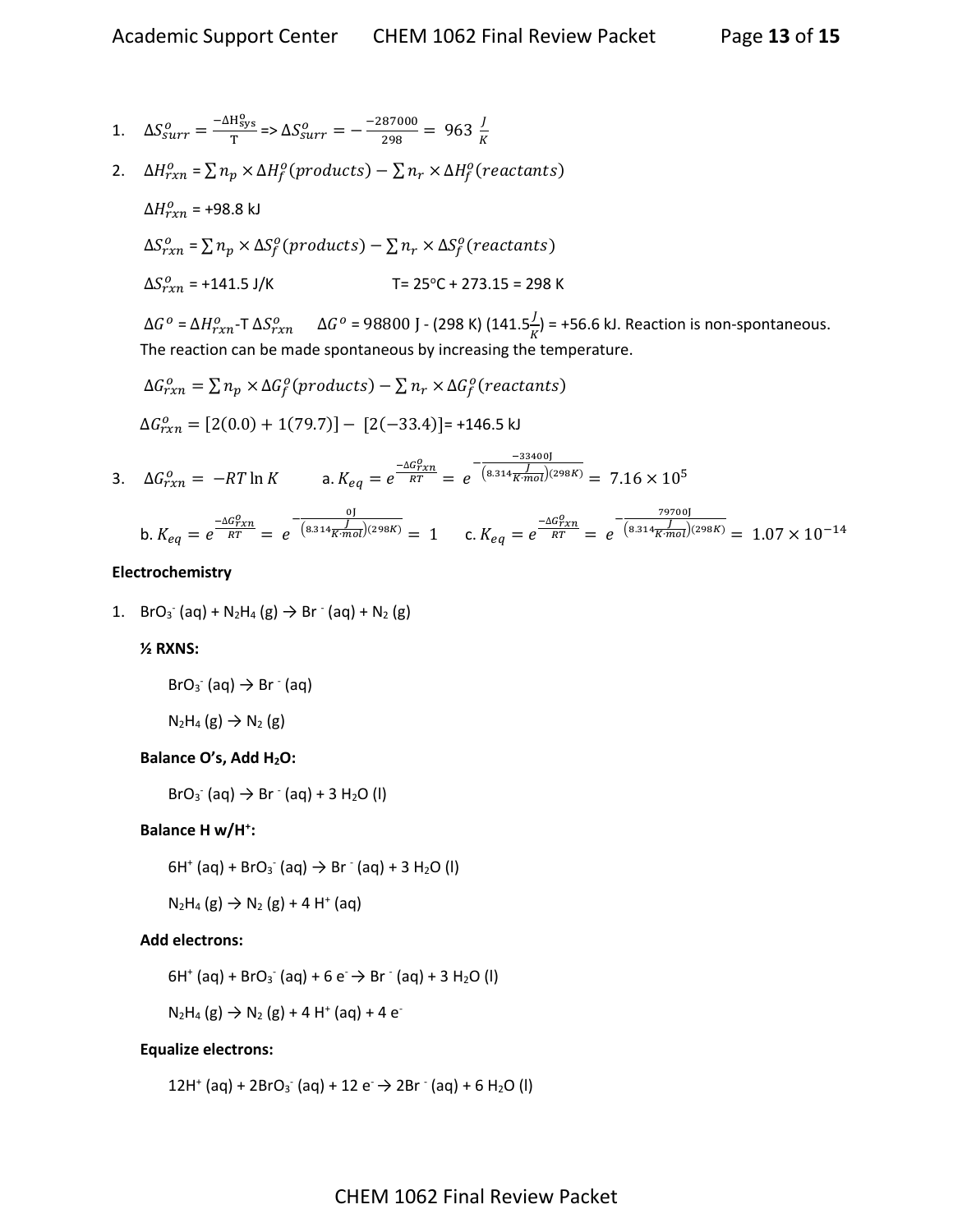$3N_2H_4(g) \rightarrow 3N_2(g) + 12 H^+(aq) + 12 e^{-r}$ 

# **Add ½ rxns:**

```
3N_2H_4(g) + 12H^+(aq) + 2BrO_3^-(aq) + 12 e^- \rightarrow 2Br^-(aq) + 6 H_2O (l) + 3N_2(g) + 12 H^+(aq) + 12 e^-
```
# **Cancel stuff ( 12 H<sup>+</sup> , 12 e-leaves):**

 $3N_2H_4$  (g) + 2BrO<sub>3</sub> (aq)  $\rightarrow$  2Br (aq) + 6 H<sub>2</sub>O (l) + 3N<sub>2</sub> (g)



3. 2 Ag<sup>+</sup>(aq) + Pb (s)  $\rightarrow$  2 Ag(s) + Pb<sup>2+</sup>(aq) in cell notation:

Pb (*s*)| Pb2+ (*aq*) || Ag<sup>+</sup>(*aq*) |Ag(*s*)

4. Al (s) +MnO<sub>4</sub> (*aq*) → MnO<sub>2</sub>(s) + Al(OH)<sub>4</sub> (*aq*)

Two <sup>1/2</sup> RXNS:  $\Gamma$  (aq)  $\rightarrow$  MnO<sub>2</sub> (s) **AND** Al(s)  $\rightarrow$  Al(OH)<sub>4</sub> (aq)

# **Balance Everything but O and H:**

already done

# **Balance O by adding H2O:**

 $MnO_4$  (aq)  $\rightarrow$   $MnO_2$  (s) + 2 H<sub>2</sub>O (l)

 $AI(s) + 4 H<sub>2</sub>O (I) \rightarrow AI(OH)<sub>4</sub> (aq)$ 

# **Balance H w/H<sup>+</sup> :**

 $4 H^{+}$  (aq) + MnO<sub>4</sub><sup>-</sup> (aq)  $\rightarrow$  MnO<sub>2</sub> (s) + 2 H<sub>2</sub>O (l)

 $\text{Al}(s) + 4 \text{ H}_2\text{O}$  (l)  $\rightarrow$  Al(OH)<sub>4</sub> (aq) + 4 H<sup>+</sup> (aq)

# **Neutralize H+ with OH- , adding the same number of OH- to each side of the equations:**

 $4 \text{ OH}^-(\text{aq}) + 4 \text{ H}^+(\text{aq}) + \text{MnO}_4 (\text{aq}) \rightarrow \text{MnO}_2 (\text{s}) + 2 \text{ H}_2\text{O} (\text{l}) + 4 \text{ OH}^-(\text{aq})$ 

4 OH (aq) + Al(s) + 4 H<sub>2</sub>O (l) → Al(OH)<sub>4</sub> (aq) + 4 H<sup>+</sup> (aq) + 4 OH (aq)